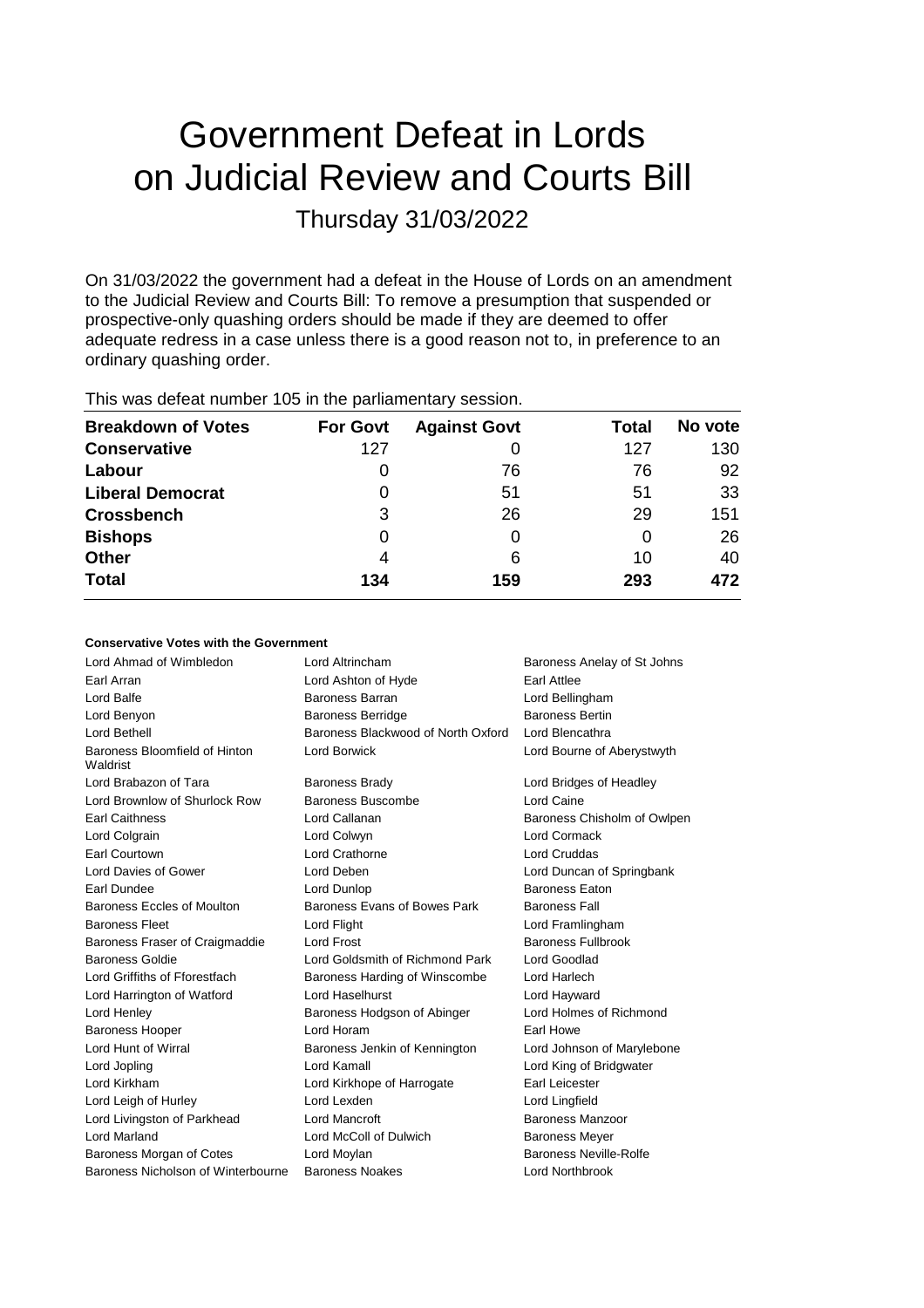Lord Offord of Garvel **Lord Parkinson of Whitley Bay** Baroness Penn Lord Pickles Lord Polak Lord Popat Lord Porter of Spalding **Lord Randall of Uxbridge** Baroness Rawlings Lord Reay **Baroness Redfern Baroness Redfern Lord Risby** Lord Robathan Lord Sandhurst Lord Sassoon Baroness Scott of Bybrook Baroness Seccombe Lord Sharpe of Epsom Lord Sherbourne of Didsbury Lord Shinkwin **Baroness Stedman-Scott** Lord Stewart of Dirleton Baroness Stowell of Beeston Lord Strathcarron Baroness Sugg 
and Lord Suri Cord Suri Lord Curi Lord Taylor of Holbeach Lord Trefgarne Viscount Trenchard Lord Udny-Lister Baroness Vere of Norbiton **Baroness Verma** Baroness Verman Lord Wasserman Lord Wolfson of Tredegar Baroness Wyld Lord Young of Cookham Viscount Younger of Leckie

Lord Wei Lord Willetts Baroness Williams of Trafford

#### **Conservative Votes against the Government**

#### **Labour Votes with the Government**

## **Labour Votes against the Government**

Lord Bassam of Brighton Lord Berkeley **Baroness Blower** Baroness Blower Lord Boateng **Lord Bradley** Lord Bradley **Lord Bragg** Lord Brooke of Alverthorpe Lord Browne of Ladyton Lord Campbell-Savours Lord Cashman Baroness Chakrabarti Viscount Chandos Lord Coaker **Lord Collins of Highbury** Baroness Corston Lord Davies of Brixton **Baroness Donaghy** Baroness Davies Drake Lord Dubs Lord Elder Lord Faulkner of Worcester Lord Foulkes of Cumnock Baroness Golding Lord Grocott Lord Hain Viscount Hanworth Lord Haskel Baroness Hayman of Ullock Baroness Healy of Primrose Hill Lord Hendy Baroness Henig **Example 2** Lord Howarth of Newport **Baroness Jay of Paddington** Lord Jones Baroness Jones of Whitchurch Lord Kennedy of Southwark Baroness Lawrence of Clarendon Lord Liddle **Baroness Lister of Burtersett** Lord Maxton Lord McAvoy Baroness McIntosh of Hudnall Lord McNicol of West Kilbride Baroness Merron **Baroness Merron** Lord Monks Lord Morgan Lord Murphy of Torfaen Baroness Osamor Lord Pendry Baroness Pitkeathley Lord Ponsonby of Shulbrede Baroness Ramsay of Cartvale Baroness Rebuck Lord Reid of Cardowan Lord Robertson of Port Ellen Lord Rooker Lord Rosser Baroness Sherlock Lord Sikka Baroness Smith of Basildon Lord Triesman Lord Tunnicliffe Lord Turnberg Baroness Wheeler **Baroness Wheeler** Lord Whitty **Baroness Wilcox of Newport** Lord Winston Lord Wood of Anfield Lord Young of Norwood Green Baroness Young of Old Scone

Baroness Armstrong of Hill Top Lord Bach

Lord Snape Viscount Stansgate Baroness Symons of Vernham Dean

#### **Liberal Democrat Votes with the Government**

#### **Liberal Democrat Votes against the Government**

Baroness Bakewell of Hardington Mandeville

Lord Bruce of Bennachie **Baroness Burt of Solihull** Lord Campbell of Pittenweem Lord Clement-Jones Lord Dholakia **Baroness Featherstone** Lord Foster of Bath Lord Fox Lord Fox Baroness Garden of Frognal Lord German Lord Goddard of Stockport Baroness Grender Baroness Hamwee **Baroness Harris of Richmond** Baroness Humphreys Lord Hussain Baroness Hussein-Ece Lord Jones of Cheltenham Baroness Kramer Lord Marks of Henley-on-Thames Lord Newby Baroness Northover Lord Oates Lord Paddick

Lord Addington Lord Alderdice Lord Allan of Hallam Baroness Barker Baroness Brinton